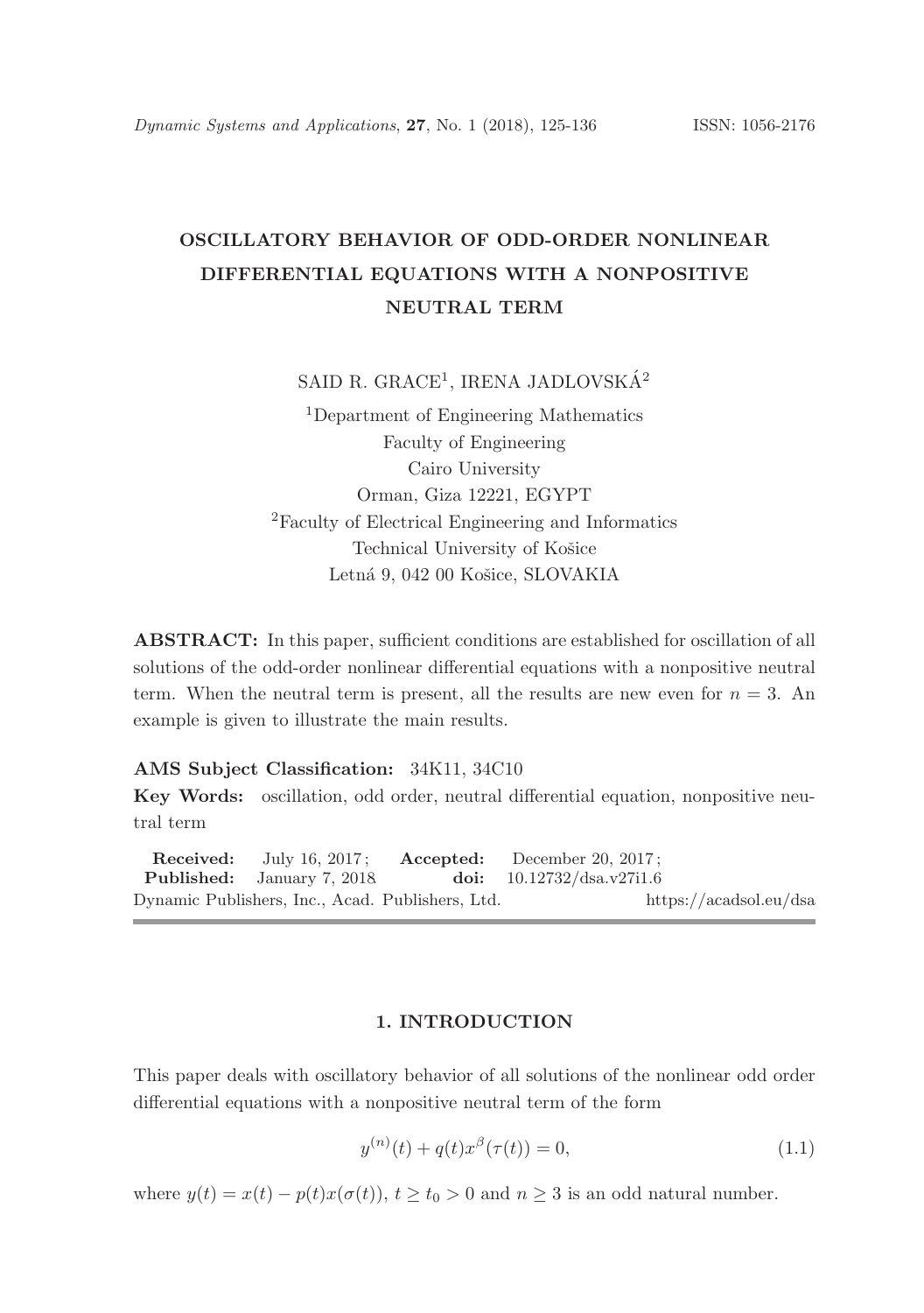Throughout, we assume that the following assumptions hold:

- (i)  $\beta$  is a ratio of odd positive integers;
- (ii)  $p, q \in \mathcal{C}([t_0, \infty), [0, \infty))$ ,  $0 \leq p(t) < 1$ ;
- (iii)  $\tau, \sigma \in C^1([t_0, \infty), \mathbb{R})$ ,  $\tau(t) \leq t$ ,  $\sigma(t) \leq t$ ,  $\tau'(t) > 0$ ,  $\sigma'(t) > 0$ , and  $\lim_{t \to \infty} \tau(t) =$  $\lim_{t\to\infty}\sigma(t) = \infty;$
- (iv)  $h(t) := \sigma^{-1}(\tau(t)) \le t, h'(t) \ge 0, \lim_{t \to \infty} h(t) = \infty.$

Set  $t_x = \min_{t \in [t_0,\infty)} {\{\sigma(t), \tau(t)\}}$ . By a solution of (1.1) we mean a nontrivial function  $x(t) \in \mathcal{C}([t_x,\infty),\mathbb{R})$  such that  $y(t) \in \mathcal{C}^n([t_0,\infty),\mathbb{R})$  and  $x(t)$  satisfies  $(1.1)$  on  $[t_0,\infty)$ . We consider only those solutions  $x(t)$  of  $(1.1)$  which satisfy

$$
\sup\{x(t): t \ge T\} > 0 \quad \text{for any} \quad T \ge t_0,
$$

and we tacitly assume that (1.1) possesses such solutions.

As customary, a solution is said to be oscillatory if it has infinitely many zeros, and otherwise it is called nonoscillatory. Equation itself is termed oscillatory if all its solutions are oscillatory.

In recent years, there has been much research activity concerning the oscillation and nonoscillation of solutions of various differential equations with linear and nonlinear neutral term, and we refer the reader to [1, 2, 3, 16, 5, 6, 7, 8, 11, 14, 15, 16, 17, 18, 20] and the references cited therein. A commonly employed condition is

$$
-1 \le p(t) \le 0
$$

as well as the condition

$$
-\infty < -p_0 \le p(t) \le 0.
$$

There are only few results dealing with the oscillation of differential equations with a nonpositive neutral term. In a pioneering work [19], several oscillation results were obtained for equation (1.1) in the special case  $n = 2$  and  $\beta = 1$  under the assumptions

$$
0 \le p(t) \le p_0 < 1, \quad \tau(t) = t - \tau_0, \quad \sigma(t) = t - \sigma_0.
$$

Further contributions for odd-order equations with nonpositive neutral term of type  $(1.1)$  and its generalizations were made in  $[5, 7, 8, 11, 10, 18]$ , where authors established sufficient conditions ensuring that every solution x of  $(1.1)$  is either oscillatory or converges to zero as  $t \to \infty$ . Unfortunately, these results, mostly given for  $n = 3$ , cannot distinguish solutions with different behaviors and to the best of our knowledge, it seems there is nothing about oscillation of all solutions of  $(1.1)$  when n is odd.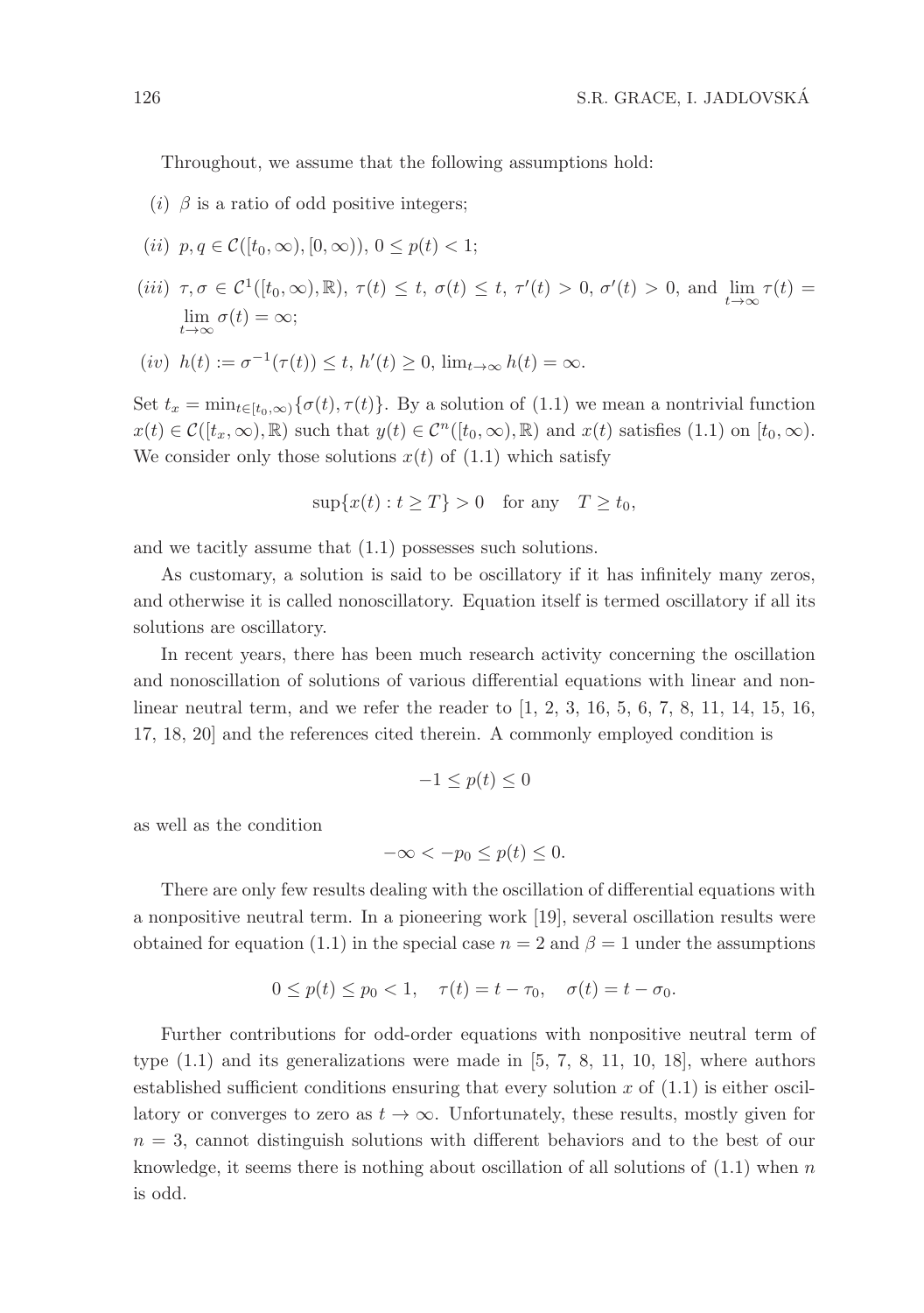In this article, we shall establish new oscillation theorems for all solutions of oddorder nonlinear differential equations with a nonpositive neutral term of type (1.1). When the neutral term is present, all the results are new even for  $n = 3$ .

### 2. MAIN RESULTS

In what follows, all functional inequalities are assumed to hold for all  $t$  large enough. Without loss of generality, we can deal only with positive solutions of (1.1) since the substitution  $z(t) = -x(t)$  transforms (1.1) into an equation of the same form.

First, we state some lemmas which will be useful in the proofs of our main results. Lemma 1 is an adaptation of a well-known Kiguradze lemma (1964), while Lemmas 2 and 3 are due to Philos and Staikos (1981) and Staikos and Stavroulakis (1977), respectively.

**Lemma 1** (See [12]). Let u be a positive and k-times differentiable function on an interval  $[t_a,\infty)$  with its k-th derivative  $u^{(k)}$  nonpositive on  $[t_a,\infty)$  and not identically zero on any subray of  $[t_a,\infty)$ . Then there exist a  $t_b \ge t_a$  and an integer  $l, 0 \le l \le k-1$ , with  $k + l$  odd so that

$$
\begin{cases}\n(-1)^{l+j}u^{(j)} > 0 \quad on \quad [t_b, \infty) \quad (j = l, \dots, k-1), \\
u^{(i)} > 0 \quad on \quad [t_b, \infty) \quad (i = 1, \dots, l-1), \quad when \quad l > 1.\n\end{cases}
$$

**Lemma 2** (See [15]). Let u be as in Lemma 1,  $t_b \geq t_a$  be assigned to u by Lemma 1 and assume that  $\lim_{t\to\infty} u(t) \neq 0$ . Moreover, let  $\theta$  be a number with  $0 < \theta < 1$ . Then there exists a  $t_c \ge t_b/\theta$  such that

$$
u(t) \ge \frac{\theta}{(k-1)!} t^{k-1} u^{(k-1)}(t), \quad \text{for every} \quad t \ge t_c. \tag{2.1}
$$

**Lemma 3** (See [17]). Let  $u(t)$  be a bounded k-times differentiable function on an interval  $[t_a,\infty)$  with

$$
u(t) > 0 \quad (-1)^k u^{(k)}(t) \ge 0 \quad \text{for} \quad t \ge t_a.
$$

Then there exists a  $t_b \geq t_a$  such that

$$
(-1)^{i}u^{(i)}(t) \ge 0 \quad \text{for every} \quad t \ge t_b, \quad i = 1, 2, \dots, k
$$

and

$$
u(\xi) \ge \frac{(-1)^{k-1} u^{(k-1)}(\eta)}{(k-1)!} (\eta - \xi)^{k-1} \quad \text{for every} \quad t \ge t_b, \quad t_b \le \xi \le \eta. \tag{2.2}
$$

Now, we are able to state the following new result, which is based on the comparison principle with first-order delay differential equations.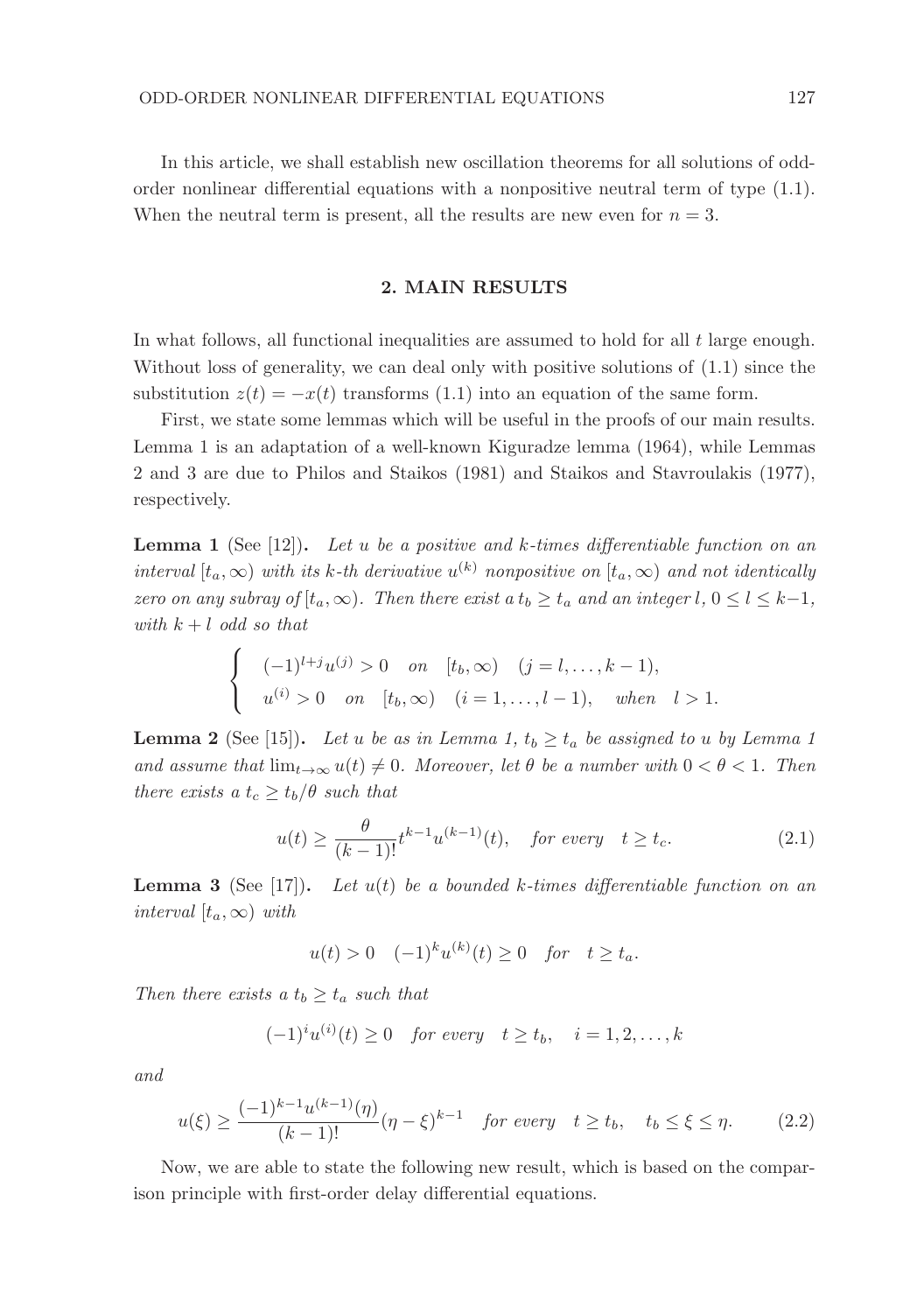**Theorem 4.** Let conditions (i) – (iv) hold and assume that there exists a nonincreasing function  $g \in C^1([t_0, \infty), (0, \infty))$  such that  $\tau(t) \leq g(t) \leq t$  and  $\lim_{t \to \infty} g(t) = \infty$ . If the first-order delay differential equations

$$
X'(t) + \left(\frac{c_1}{(n-1)!}\tau^{n-1}(t)\right)^{\beta}q(t)X^{\beta}(\tau(t)) = 0,
$$
\n(2.3)

$$
Y'(t) + \left(\frac{(g(t) - \tau(t))^{n-1}}{(n-1)!}\right)^{\beta} q(t) Y^{\beta}(g(t)) = 0,
$$
\n(2.4)

and

$$
Z'(t) + \left(\frac{c_2}{(n-2)!}h^{n-2}(t)\right)^{\beta} \left(\int_t^{\infty} \frac{q(s)}{p^{\beta}(h(s))}ds\right) Z^{\beta}(h(t)) = 0 \tag{2.5}
$$

are oscillatory for some  $c_1, c_2 \in (0,1)$ , then  $(1.1)$  is oscillatory.

**Proof.** Let  $x(t)$  be a nonoscillatory solution of (1.1), say  $x(t) > 0$ ,  $x(\tau(t)) > 0$ ,  $x(\sigma(t)) > 0$  for  $t \geq t_1$  for some  $t_1 \geq t_0$ . By Eq. (1.1) and the definition of  $y(t)$ , we have

$$
y^{(n)}(t) = -q(t)x^{\beta}(\tau(t)) \le 0.
$$
\n(2.6)

Hence  $y^{(n-1)}(t)$  is nonincreasing and of one sign eventually. That is, there exists  $t_2 \geq t_1$  such that either  $y^{(n-1)}(t) > 0$  or  $y^{(n-1)}(t) < 0$  for  $t \geq t_2$ . We claim that  $y^{(n-1)}(t) > 0$  for  $t \geq t_2$ . To see this, suppose on the contrary that  $y^{(n-1)}(t) < 0$  for  $t \geq t_2$ . Then  $\lim_{t \to \infty} y(t) = -\infty$ . Since  $y(t) > -x(\sigma(t))$ ,  $x(t)$  must be unbounded, and so there exists a sequence  ${T_k}_{k=0}^{\infty}$  such that  $x(T_k) = \max\{x(s) : T_0 \leq s \leq T_k\}$ with  $\lim_{k\to\infty} T_k = \infty$  and  $\lim_{k\to\infty} x(T_k) = \infty$ . Furthermore, since  $\sigma(T_k) > T_0$  for all k sufficiently large and  $\sigma(t) \leq t$ , we see that

$$
x(\sigma(T_k)) \le \max\{x(s) : T_0 \le s \le T_k\} = x(T_k)
$$

Therefore, for all large  $k$ ,

$$
y(T_k) = x(T_k) - p(T_k)x(\sigma(T_k)) \ge (1 - p(T_k))x(T_k) > 0,
$$

which contradicts the fact that  $\lim_{t\to\infty} y(t) = -\infty$ . Hence, we have proven the claim.

Now, we have two cases to consider: (I)  $y(t) > 0$  or (II)  $y(t) < 0$  for  $t \ge t_2$ .

Case I Assume first that  $y(t) > 0$  for  $t \geq t_2$ . From the definition of  $y(t)$ , we see that  $x(t) \geq y(t)$ . Thus, we have

$$
y^{(n)}(t) = -q(t)y^{\beta}(\tau(t)) < 0, \quad t \ge t_3 := \tau^{-1}(t_2),\tag{2.7}
$$

By Lemma 1, we distinguish the following two cases:

(a)  $y(t) > 0$ ,  $y'(t) > 0$ , ...,  $y^{(n-2)}(t) > 0$ ,  $y^{(n-1)}(t) > 0$ ,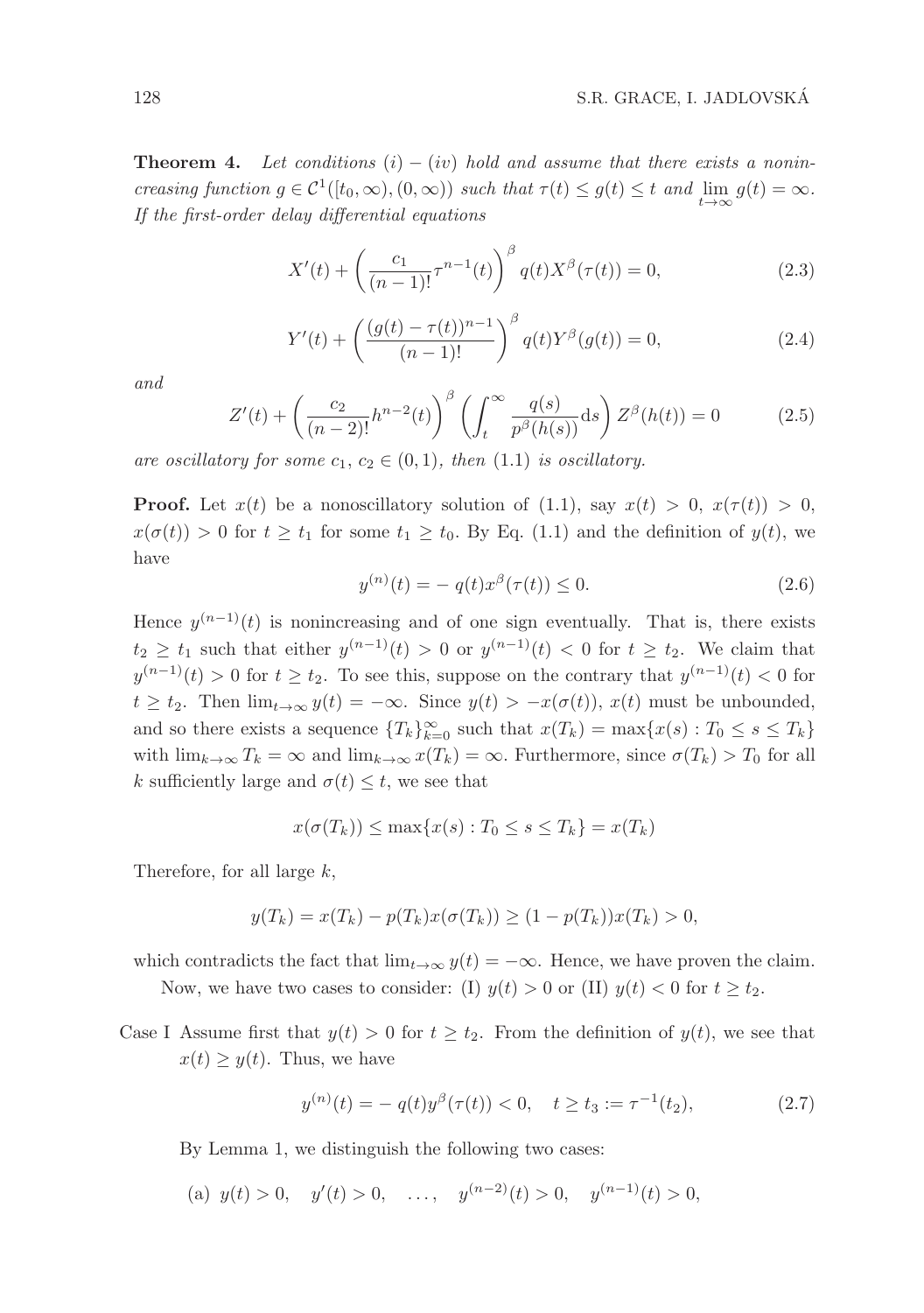(b) 
$$
y(t) > 0
$$
,  $y'(t) < 0$ ,  $y^{(n-2)}(t) < 0$ ,  $y^{(n-1)}(t) > 0$ ,

for  $t \geq t_3$ .

Suppose that (a) holds. By Lemma 2, there exists  $t_4 \in [t_3, \infty)$  such that

$$
y(\tau(t)) \ge \frac{c_1}{(n-1)!} \tau^{n-1}(t) y^{(n-1)}(\tau(t)),
$$
\n(2.8)

for any  $c_1 \in (0, 1)$  and  $t \ge t_4$ . Using  $(2.8)$  in  $(2.7)$ , we get

$$
X'(t) + \left(\frac{c_1}{(n-1)!} \tau^{(n-1)}(t)\right)^{\beta} q(t) X^{\beta}(\tau(t)) \le 0,
$$

where we set  $X(t) := y^{(n-1)}(t) > 0$ . As in [16], it is easy to conclude that there exists a positive solution  $X(t)$  of equation (2.3) with  $\lim_{t\to\infty} X(t) = 0$ , which contradicts the fact that Eq. (2.3) is oscillatory.

Next, we consider (b). By Lemma 3, there exists  $t_4 \in [t_3, \infty)$  such that

$$
y(\tau(t)) \ge \frac{(g(t) - \tau(t))^{n-1}}{(n-1)!} y^{(n-1)}(g(t))
$$
\n(2.9)

for any  $t \geq t_4$ , where the function g satisfies the assumptions of the Theorem. Similarly as in the proof of Case I (a), one can show that  $(2.4)$  has a positive solution, which is a contradiction.

Case II Suppose that  $y(t) < 0$  for  $t \ge t_2$ . Let  $z(t) := -y(t) > 0$  for  $t \ge t_2$ . Then, by virtue of  $(1.1)$  and the definition of  $y(t)$ , we see that

$$
z^{(n)}(t) = q(t)x^{\beta}(\tau(t))
$$
\n(2.10)

and

$$
z(t) = -y(t) = p(t)x(\sigma(t)) - x(t) \le p(t)x(\sigma(t)),
$$

i.e.,

$$
x(t) \ge \frac{1}{p(\sigma^{-1}(t))} z(\sigma^{-1}(t)), \quad t \ge t_2.
$$

In view of  $(iv)$ , it is obvious that

$$
x(\tau(t)) \ge \frac{1}{p(\sigma^{-1}(\tau(t)))} z(\sigma^{-1}(\tau(t)))
$$
  
= 
$$
\frac{1}{p(h(t))} z(h(t)), \quad t \ge t_3 := \tau^{-1}(t_2).
$$
 (2.11)

Using  $(2.11)$  in  $(2.10)$  yields

$$
z^{(n)}(t) \ge \frac{q(t)}{p^{\beta}(h(t))} z^{\beta}(h(t)), \quad t \ge t_3.
$$
 (2.12)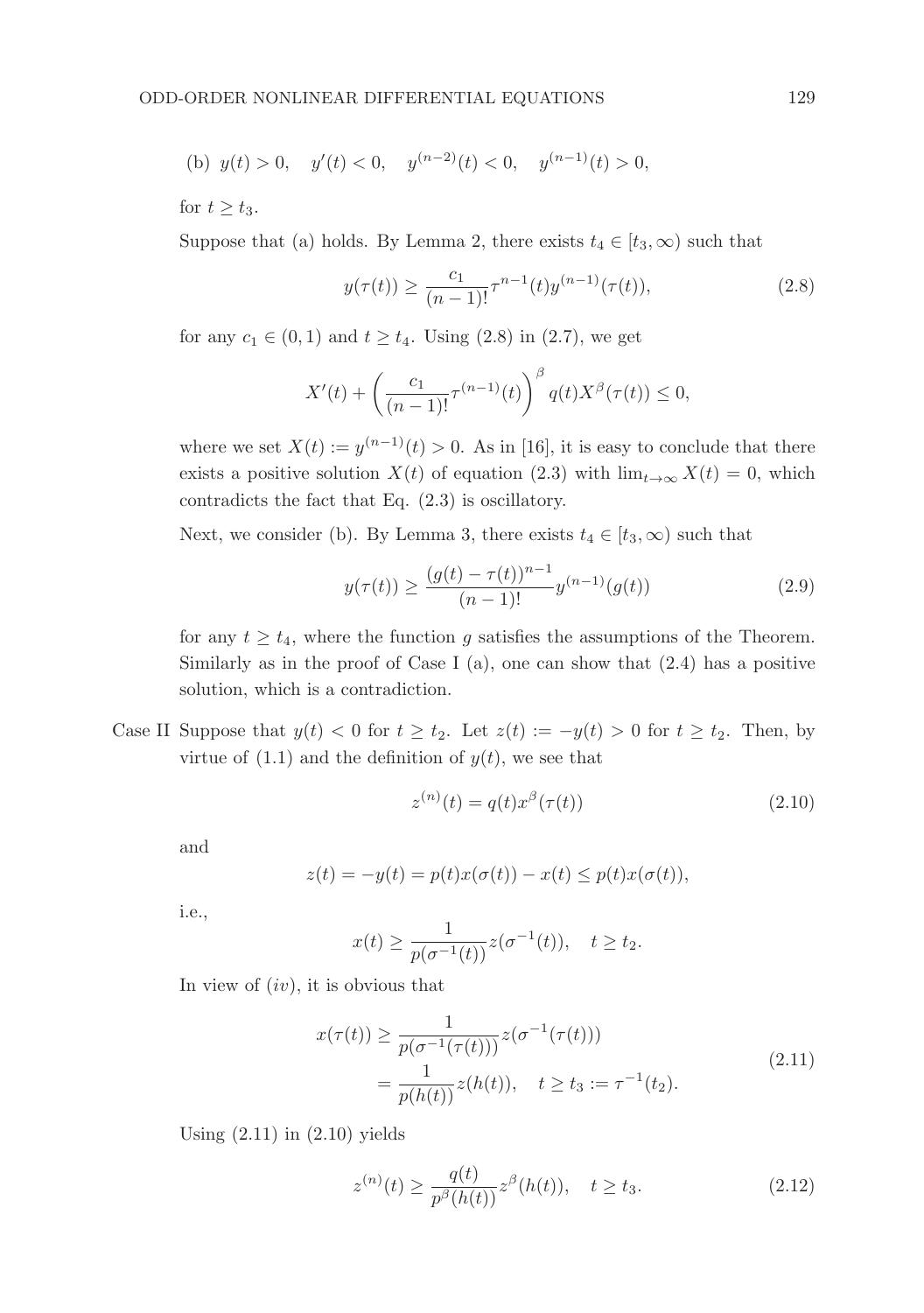$\Box$ 

Clearly,  $z(t)$  satisfies

$$
z(t) > 0
$$
,  $z'(t) > 0$ ,  $z^{(n-2)}(t) > 0$ ,  $z^{(n-1)}(t) < 0$ ,  $z^{(n)}(t) > 0$ ,

for  $t \geq t_3$ . Integrating (2.12) from t to u and letting  $u \to \infty$ , we get

$$
-z^{(n-1)}(t) \ge \int_t^{\infty} \frac{q(s)}{p^{\beta}(h(s))} z^{\beta}(h(s)) ds
$$
  
 
$$
\ge z^{\beta}(h(t)) \int_t^{\infty} \frac{q(s)}{p^{\beta}(h(s))} ds.
$$
 (2.13)

Now, by Lemma 2, there exists  $t_4 \in [t_3, \infty)$  such that

$$
z(h(t)) \ge \frac{c_2}{(n-2)!} h^{n-2}(t) z^{(n-2)}(h(t))
$$
\n(2.14)

for every  $c_2 \in (0, 1)$ . Using  $(2.14)$  in  $(2.13)$  yields

$$
-z^{(n-1)}(t) \ge \left(z^{(n-2)}(h(t))\right)^{\beta} \left(\frac{c_2}{(n-2)!}h^{n-2}(t)\right)^{\beta} \int_t^{\infty} \frac{q(s)}{p^{\beta}(h(s))}ds \qquad (2.15)
$$

or

$$
Z'(t) + \left(\frac{c_2}{(n-2)!}h^{n-2}(t)\right)^{\beta} \left(\int_t^{\infty} \frac{q(s)}{p^{\beta}(h(s))}ds\right) Z^{\beta}(h(t)) \le 0,
$$

where  $Z(t) := z^{(n-2)}(t)$ . Similarly as in the proof of Case I (a), one can show that (2.11) has a positive solution, which is a contradiction.

The proof is complete.

Applying known oscillation criteria to first-order delay differential equations (2.3),  $(2.4)$  and  $(2.5)$ , one obtains sufficient conditions for oscillation of  $(1.1)$ . In particular, using the results reported in [6] and [13], respectively, we arrive at the following propositions.

Corollary 5. Let conditions  $(i) - (iv)$  hold,  $\beta = 1$  and assume that there exists a nonincreasing function  $g \in C^1([t_0,\infty),(0,\infty))$  such that  $\tau(t) \leq g(t) \leq t$  and  $\lim_{t\to\infty} g(t) = \infty$ . If

$$
\liminf_{t \to \infty} \int_{\tau(t)}^t \tau^{n-1}(s)q(s)ds > \frac{(n-1)!}{e},
$$
  

$$
\liminf_{t \to \infty} \int_{g(t)}^t (g(s) - \tau(s))^{n-1}q(s)ds > \frac{(n-1)!}{e},
$$

and

$$
\liminf_{t \to \infty} \int_{h(t)}^t h^{n-2}(s) \int_s^\infty \frac{q(u)}{p(h(u))} \mathrm{d}u \, \mathrm{d}s > \frac{(n-2)!}{e}
$$

then  $(1.1)$  is oscillatory.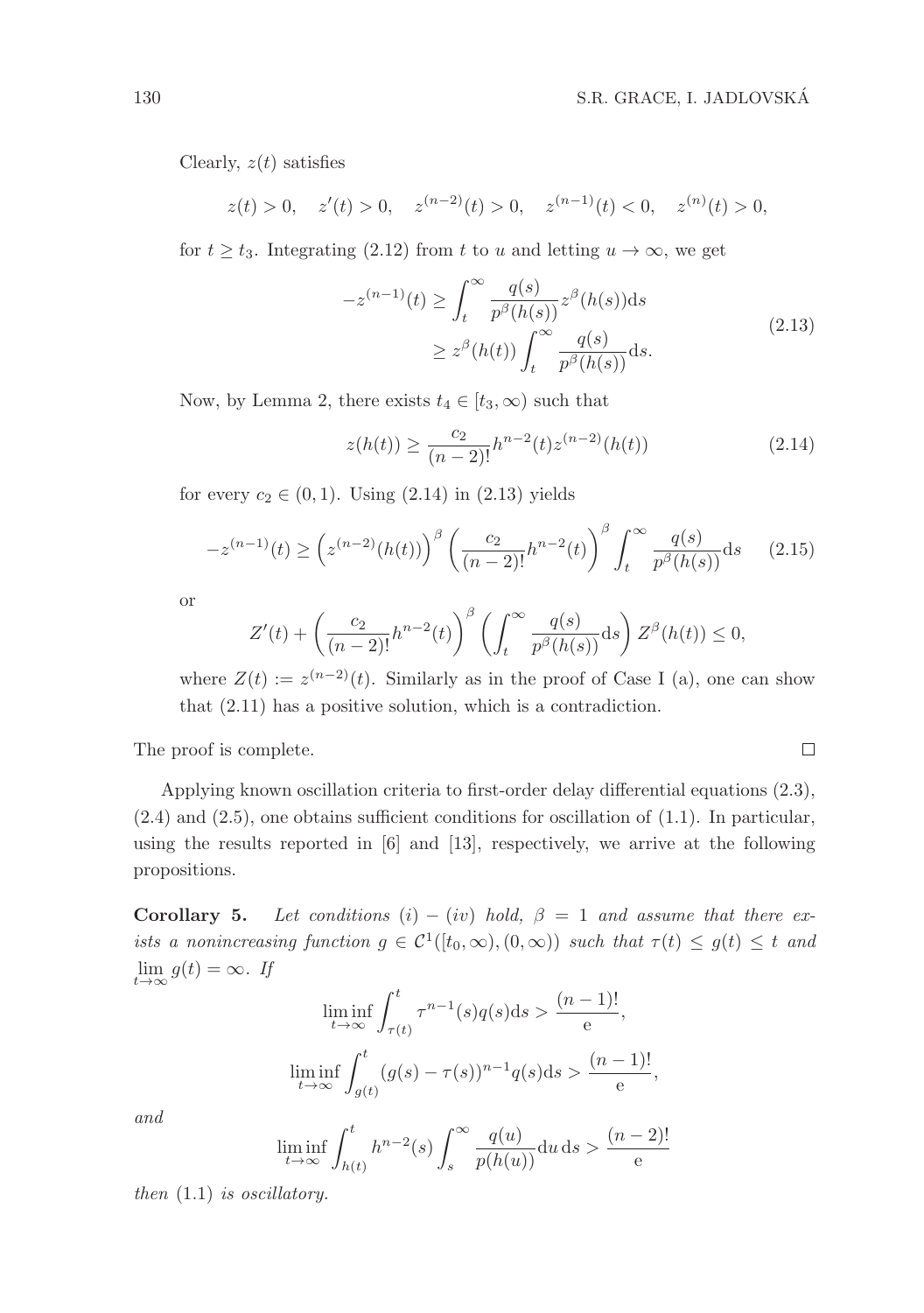**Corollary 6.** Let conditions  $(i) - (iv)$  hold and  $\beta \in (0,1)$ . Assume that there exists a nonincreasing function  $g \in C^1([t_0,\infty),(0,\infty))$  such that  $\tau(t) \leq g(t) \leq t$  and  $\lim_{t\to\infty} g(t) = \infty$ . If

$$
\int_{t_0}^{\infty} \tau^{\beta(n-1)}(s)q(s)ds = \infty,
$$
  

$$
\int_{t_0}^{\infty} (g(s) - \tau(s))^{\beta(n-1)}q(s)ds = \infty,
$$

and

$$
\int_{t_0}^{\infty} h^{\beta(n-3)}(s) \int_s^{\infty} \frac{q(u)}{p^{\beta}(h(u))} \mathrm{d}u \, \mathrm{d}s = \infty
$$

then (1.1) is oscillatory.

Below, we present another oscillation result for (1.1).

**Theorem 7.** Let conditions  $(i) - (iv)$  hold and  $\beta \in (0, 1]$ . If

$$
\limsup_{t \to \infty} \left( \tau^{\beta(n-1)}(t) \int_t^{\infty} q(s) \, ds \right) > \begin{cases} (n-1)! & \text{if } \beta = 1, \\ 0 & \text{otherwise,} \end{cases} \tag{2.16}
$$

$$
\limsup_{t \to \infty} \int_{\tau(t)}^t q(s) (\tau(t) - \tau(s))^{\beta(n-1)} ds > \begin{cases} (n-1)! & \text{if } \beta = 1, \\ 0 & \text{otherwise,} \end{cases}
$$
 (2.17)

and

$$
\limsup_{t \to \infty} \int_{h(t)}^t q(s) \left( \frac{h^{n-2}(s)(h(t) - h(s))}{p(h(s))} \right)^\beta ds > \begin{cases} (n-2)! & \text{if } \beta = 1, \\ 0 & \text{otherwise,} \end{cases}
$$
 (2.18)

then (1.1) is oscillatory.

**Proof.** Let  $x(t)$  be a nonoscillatory solution of (1.1), say  $x(t) > 0$ ,  $x(\tau(t)) > 0$ ,  $x(\sigma(t)) > 0$  for  $t \geq t_1$  for some  $t_1 \geq t_0$ . As in the proof of Theorem 4, we have two cases to consider: (I)  $y(t) > 0$  or (II)  $y(t) < 0$  for  $t \geq t_2$ .

Case I Suppose first that  $y(t) > 0$  for  $t \geq t_2$ . As in the proof of Theorem 4, we distinguish two cases:

(a) 
$$
y(t) > 0
$$
,  $y'(t) > 0$ , ...,  $y^{(n-2)}(t) > 0$ ,  $y^{(n-1)}(t) > 0$ ,  
\n(b)  $y(t) > 0$ ,  $y'(t) < 0$ ,  $y^{(n-2)}(t) < 0$ ,  $y^{(n-1)}(t) > 0$ ,  
\nfor  $t \ge t_3$ ,  $t_3 \in [t_2, \infty)$ .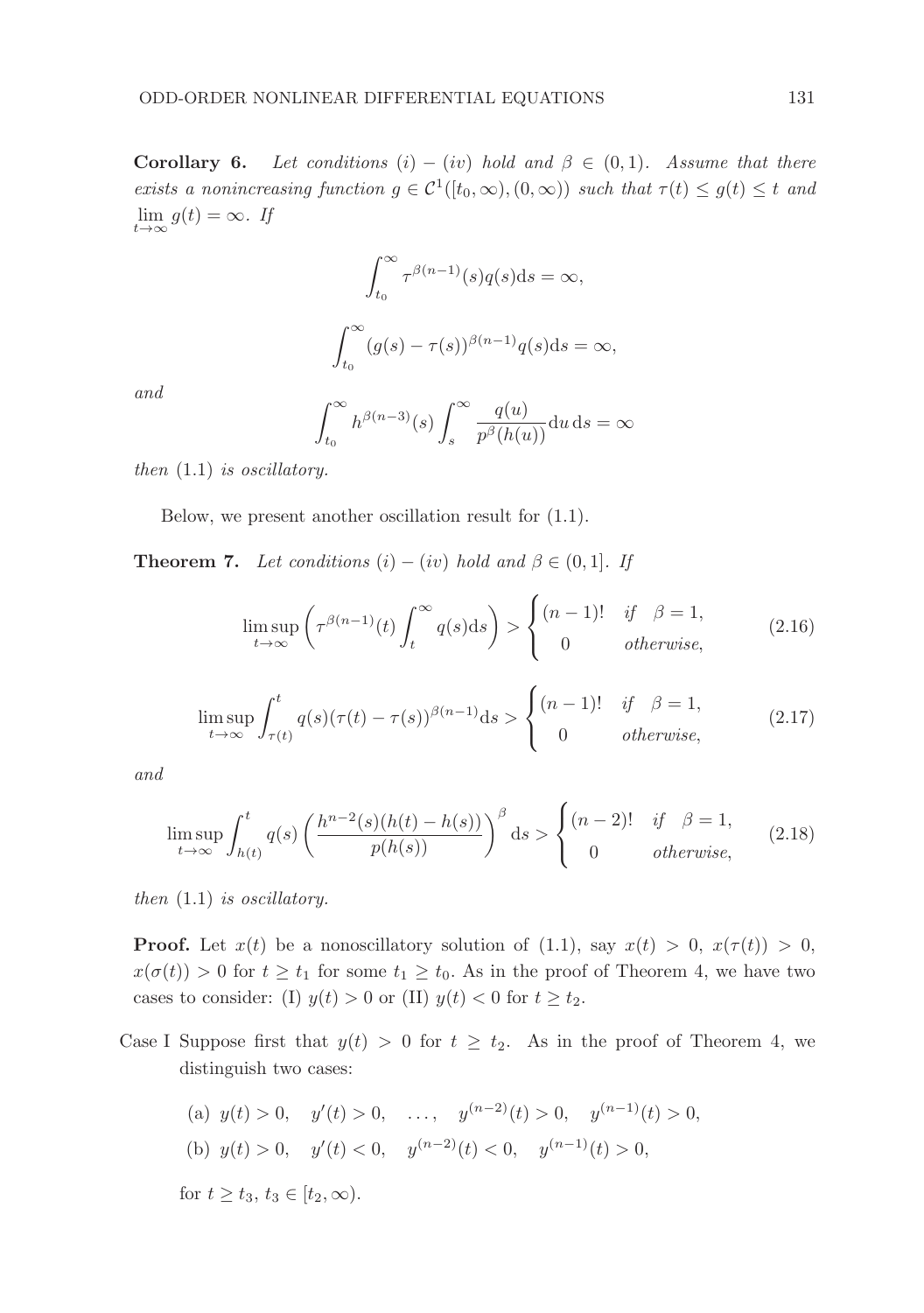Suppose that (a) holds. Integrating (2.7) from t to u and letting  $u \to \infty$ , we have

$$
y^{(n-1)}(t) \ge \int_t^{\infty} q(s)y^{\beta}(\tau(s))ds \ge y^{\beta}(\tau(t)) \int_t^{\infty} q(s)ds.
$$

Using (2.8) and the monotonicity of  $y^{(n-1)}(t)$  in the above inequality, we obtain

$$
y^{(n-1)}(t) \ge \left(y^{(n-1)}(\tau(t))\right)^{\beta} \left(\frac{c_1}{(n-1)!}\tau^{n-1}(t)\right)^{\beta} \int_t^{\infty} q(s)ds
$$
  

$$
\ge \left(y^{(n-1)}(t)\right)^{\beta} \left(\frac{c_1}{(n-1)!}\tau^{n-1}(t)\right)^{\beta} \int_t^{\infty} q(s)ds, \quad t \ge t_4,
$$

for every  $c_1 \in (0,1)$  and  $t_4 \in [t_3,\infty)$ . Hence,

$$
\left(y^{(n-1)}(t)\right)^{1-\beta} \ge \left(\frac{c_1}{(n-1)!}\tau^{n-1}(t)\right)^{\beta} \int_t^{\infty} q(s) \mathrm{d}s.
$$

Taking lim sup on both sides of this inequality as  $t \to \infty$ , we get a contradiction with (2.16).

Next, we consider (b). By Lemma 3, there exists  $t_4 \in [t_3, \infty)$  such that

$$
y(\tau(s)) \ge \frac{(\tau(t) - \tau(s))^{n-1}}{(n-1)!} y^{(n-1)}(\tau(t))
$$
\n(2.19)

for any  $t \geq s \geq t_4$ . Integrating (2.7) from  $\tau(t)$  to t and using (2.19) in the resulting inequality yields

$$
y^{(n-1)}(\tau(t)) \ge \int_{\tau(t)}^t q(s)y^{\beta}(\tau(s))ds
$$
  
 
$$
\ge \left(\frac{y^{(n-1)}(\tau(t))}{(n-1)!}\right)^{\beta} \int_{\tau(t)}^t q(s)(\tau(t) - \tau(s))^{\beta(n-1)}ds, \quad t \ge t_3.
$$

Hence,

$$
\left(y^{(n-1)}(\tau(t))\right)^{1-\beta} \ge \frac{1}{((n-1)!)^{\beta}} \int_{\tau(t)}^{t} q(s) (\tau(t) - \tau(s))^{\beta(n-1)} ds,
$$

which clearly contradicts to (2.17).

Case II Suppose that  $y(t) < 0$  for  $t \geq t_2$ . As in the proof of Theorem 4, we obtain (2.12) with  $z(t) = -y(t)$  for  $t \ge t_3$ ,  $t_3 \in [t_2, \infty)$ , that is,

$$
z^{(n)}(t) \ge \frac{q(t)}{p^{\beta}(h(t))} z^{\beta}(h(t)).
$$
\n(2.20)

Clearly,  $z(t)$  satisfies

$$
z(t) > 0, \quad z'(t) > 0, \quad z^{(n-2)}(t) > 0, \quad z^{(n-1)}(t) < 0, \quad z^{(n)}(t) > 0,
$$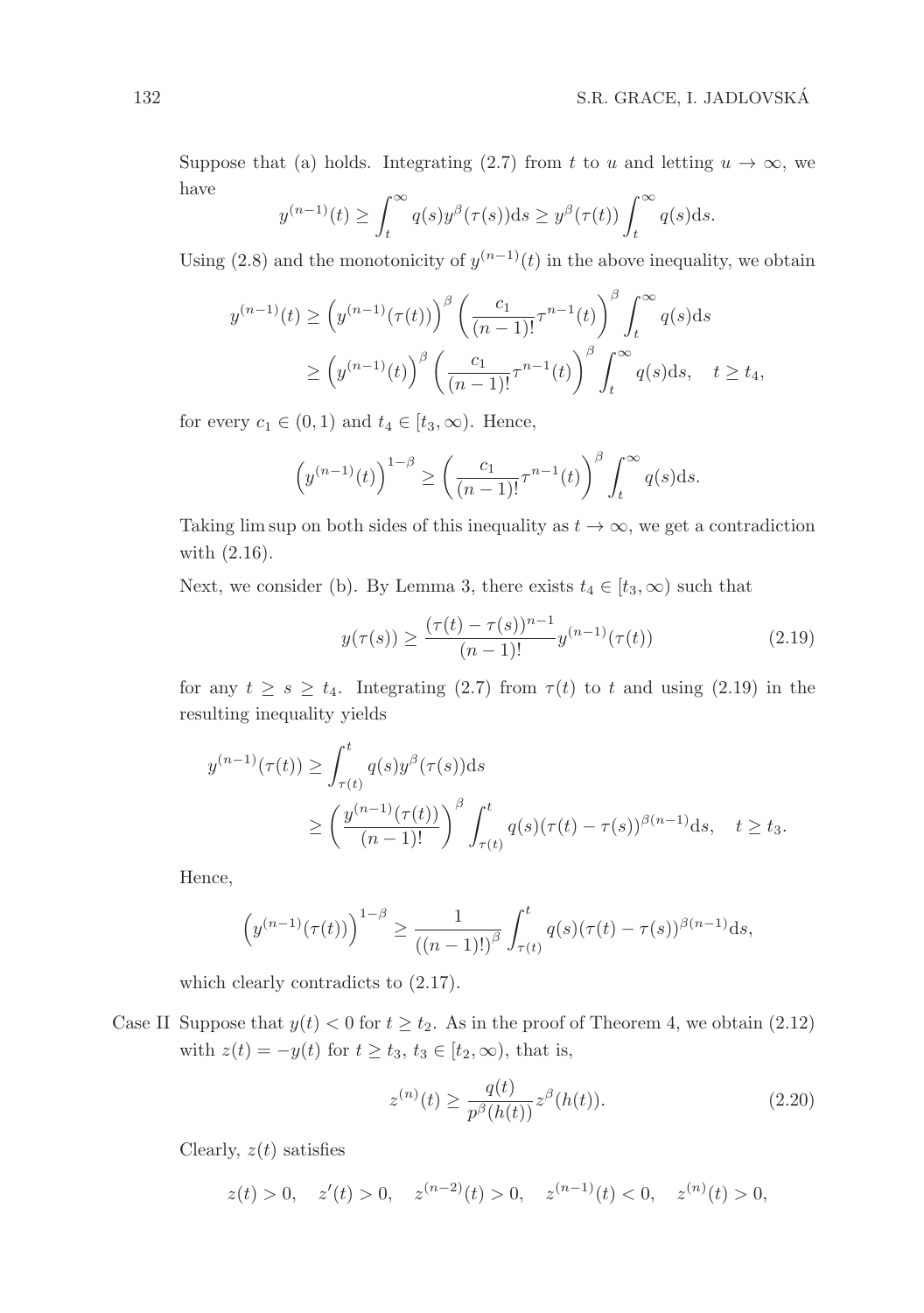for  $t \ge t_3$ . Using (2.14) in (2.20), we get

$$
z^{(n)}(t) \ge q(t) \left(\frac{c_2}{(n-2)!} \frac{h^{n-2}(t)}{p(h(t))}\right)^{\beta} \left(z^{(n-2)}(h(t))\right)^{\beta}
$$

for every  $c_2 \in (0,1)$  and  $t \ge t_3$ . Integrating the above inequality from  $h(t)$  to t, we see that

$$
-z^{(n-1)}(h(t)) \ge z^{(n-1)}(t) - z^{(n-1)}(h(t))
$$
  
= 
$$
\int_{h(t)}^t q(s) \left( \frac{c_2}{(n-2)!} \frac{h^{n-2}(s)}{p(h(s))} \right)^\beta \left( z^{(n-2)}(h(s)) \right)^\beta ds.
$$

On the other hand, for  $t \geq s \geq t_3$ , we have

$$
z^{(n-2)}(h(s)) \ge -z^{(n-2)}(h(t)) + z^{(n-2)}(h(s))
$$
  
= 
$$
\int_{h(s)}^{h(t)} -z^{(n-1)}(u)du
$$
  

$$
\ge (h(t) - h(s)) \left(-z^{(n-1)}(h(t))\right).
$$

Thus,

$$
- z^{(n-1)}(h(t))
$$
  
\n
$$
\geq \left(-z^{(n-1)}(h(t))\right)^{\beta} \int_{h(t)}^{t} q(s) \left(\frac{c_2}{(n-2)!} \frac{h^{n-2}(s)(h(t) - h(s))}{p(h(s))}\right)^{\beta} ds
$$

or

$$
\left(-z^{(n-1)}(h(t))\right)^{1-\beta} \ge \int_{h(t)}^t q(s) \left(\frac{\theta}{(n-2)!} \frac{h^{n-2}(s)(h(t)-h(s))}{p(h(s))}\right)^{\beta} ds,
$$

which contradicts (2.18) as  $t \to \infty$ .

The proof is complete.

**Remark 8.** If (1.1) is not of neutral type, i.e., if  $p(t) \equiv 0$ , then Case II in the proof of Theorem 4 (7) cannot occur.

**Theorem 9.** Let conditions (i) – (iii) hold with  $p(t) \equiv 0$ . Assume that there exists a function  $g(t) \in C^1([t_0,\infty), (0,\infty))$  such that  $g'(t) \geq 0, \tau(t) \leq g(t) \leq t$ , and  $\lim_{t\to\infty} g(t) = \infty$ . If the first order delay differential equations (2.3) and (2.4) are oscillatory for some  $c_1, c_2 \in (0, 1)$ , then  $(1.1)$  is oscillatory.

**Theorem 10.** Let conditions (i) – (iii) hold,  $\beta \in (0,1]$ , and  $p(t) \equiv 0$ . If (2.16) and  $(2.17)$  hold, then  $(1.1)$  is oscillatory.

 $\Box$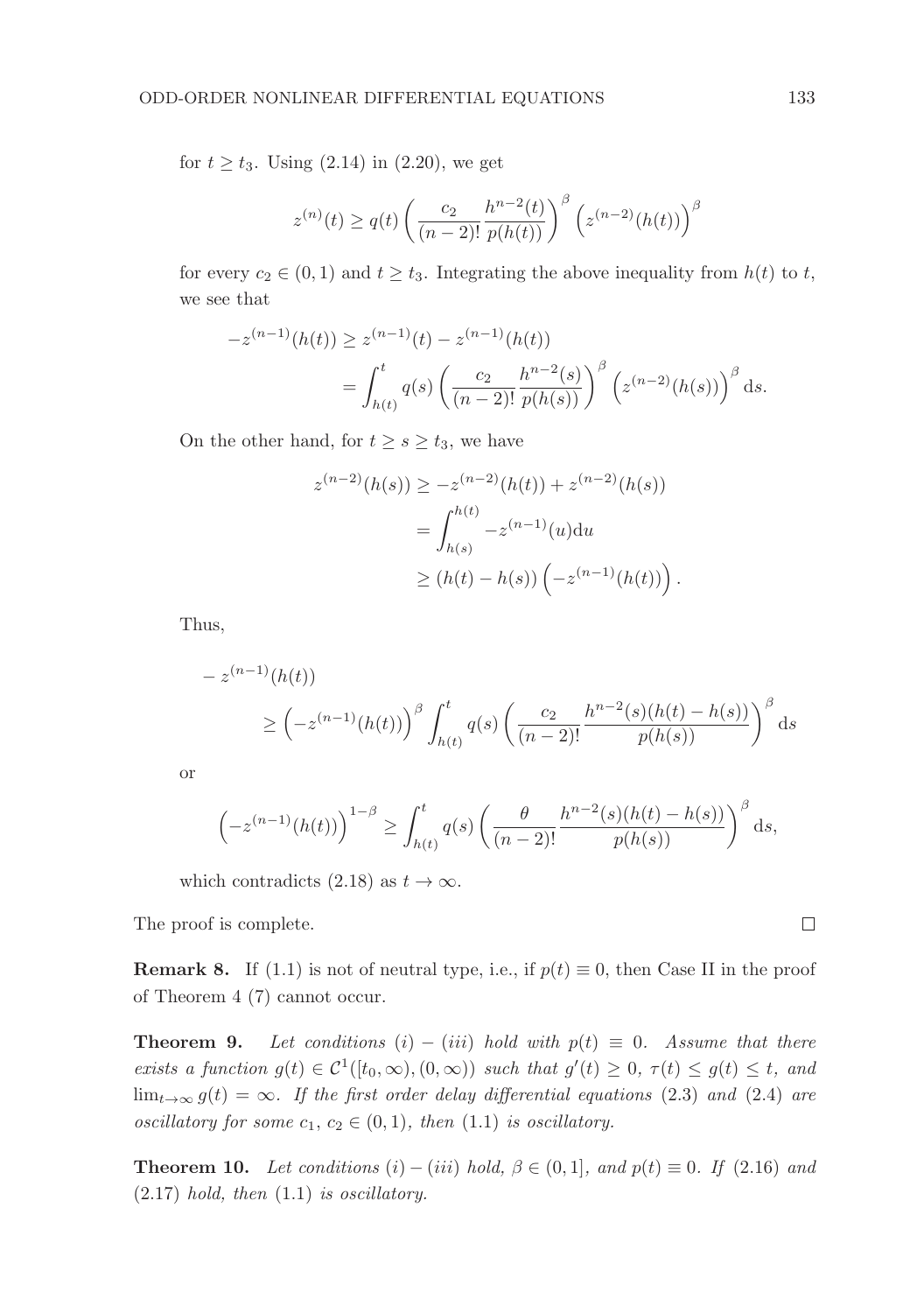Example 11. Consider the Euler type neutral delay differential equation

$$
(x(t) - px(\sigma t))^{(n)} + \frac{a}{t^n}x(\lambda t) = 0, \quad t \ge 1,
$$
\n(2.21)

where *n* is odd,  $p \in (0, 1)$ ,  $\sigma, \lambda \in (0, 1)$  are such that  $\lambda/\sigma < 1$ .

It is easy to verify that conditions  $(i)-(iv)$  are satisfied. Now, let us set  $g(t) \simeq gt$ and  $k(t) \simeq kt$  for any  $g \in (\lambda, 1)$  and  $k \in (\lambda/\sigma, 1)$ . Then, by Corollary 1, we conclude that (2.21) is oscillatory if

$$
\lambda^{n-1}a \ln \frac{1}{\lambda} > \frac{(n-1)!}{e},
$$
\n
$$
(g - \lambda)^{n-1}a \ln \frac{1}{g} > \frac{(n-1)!}{e}
$$

and

$$
\frac{a}{p} \left(\frac{\lambda}{\sigma}\right)^{n-2} \ln \frac{\sigma}{\lambda} > \frac{(n-1)(n-2)!}{e}. \tag{2.22}
$$

Note that none of the results  $[5, 7, 8, 11, 10, 18]$  can ensure that  $(2.21)$  is oscillatory.

Remark 12. It would be of interest to study the oscillatory behavior of (1.1) without imposing the assumption  $(iv)$ . This is left for further research.

### ACKNOWLEDGEMENTS

The work on this research has been supported by the internal grant project no. FEI-2017-39.

#### REFERENCES

- [1] R. P. Agarwal, S. R. Grace, and D. O'Regan, Oscillation theory for difference and functional differential equations, Springer Science & Business Media, 2013.
- [2] R. P. Agarwal, M. Bohner, T. Li, and C. Zhang, A new approach in the study of oscillatory behavior of even-order neutral delay differential equations, Applied Mathematics and Computation 225 (2013): 787-794.
- [3] R. P. Agarwal, S. R. Grace, and D. O'Regan, Oscillation criteria for certain nth order differential equations with deviating arguments, Journal of Mathematical Analysis and Applications 262.2 (2001): 601-622.
- [4] R. P. Agarwal, S. R. Grace, P. J. Y. Wong, Oscillation theorems for certain higher order nonlinear functional differential equations, *Applicable Analysis and* Discrete Mathematics, 2 (2008), 1–30.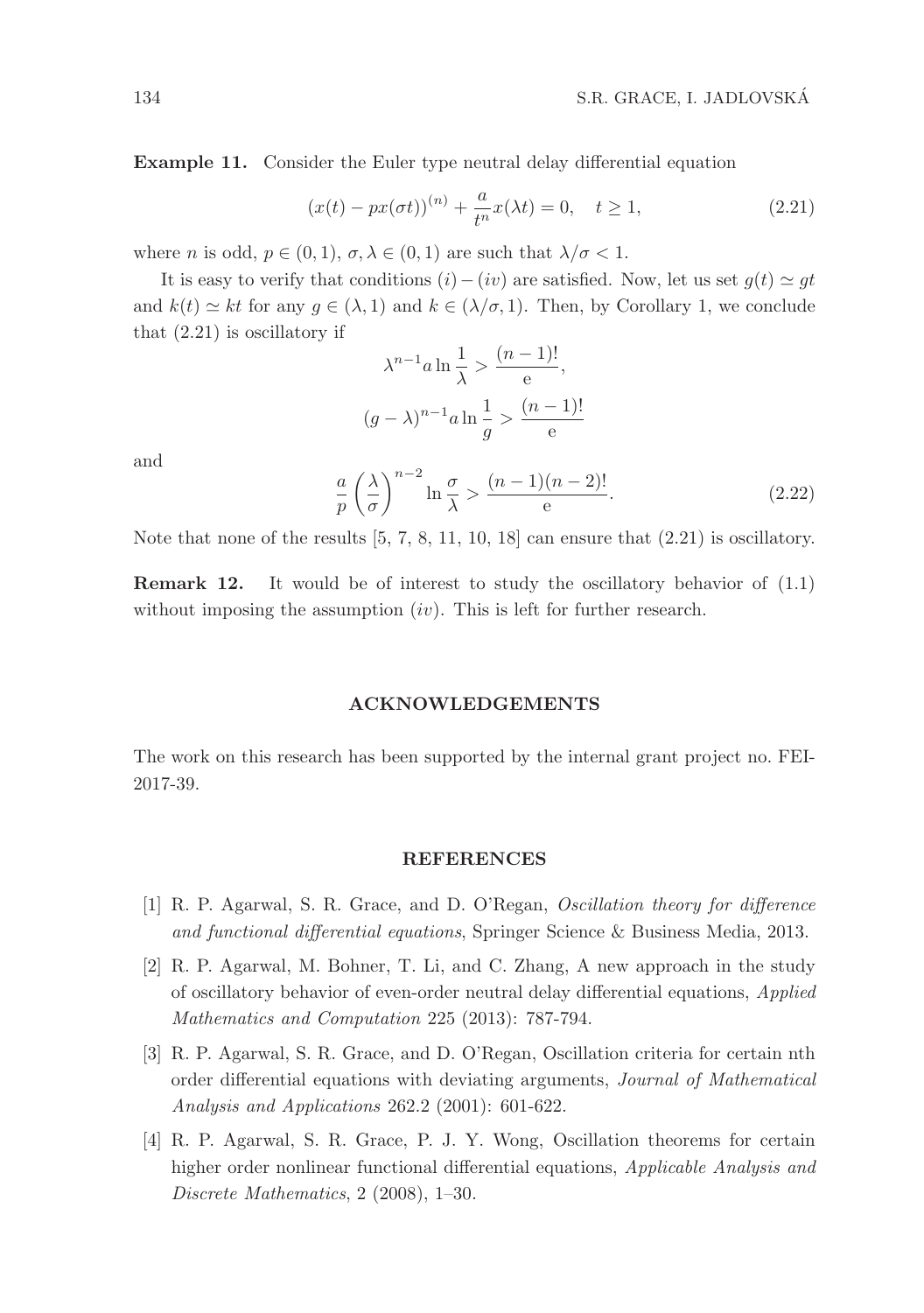- [5] B. Baculíková, and J. Džurina, Oscillation of third-order neutral differential equations, Mathematical and Computer Modelling 52.1 (2010): 215-226.
- [6] L. H. Erbe, Q. Kong and B. G. Zhang, Oscillation Theory for Functional Differential Equations, Marcel Dekker Inc., New York, 1995.
- [7] S.R. Grace, J.R. Graef, and M A. El-Beltagy, On the oscillation of third order neutral delay dynamic equations on time scales, *Computers & Mathematics with* Applications 63.4 (2012): 775-782.
- [8] S.R. Grace, J.R. Graef, and Ercan Tunç, Oscillatory behavior of a third-order neutral dynamic equation with distributed delays." Electronic Journal of Qualitative Theory of Differential Equations 2016.14 (2016): 1-14.
- [9] G.H. Hardy, I.E. Littlewood and G. Polya, Inequalities, University Press, Cambridge, 1959.
- [10] C. Jiang, Y. Jiang, and T. Li, Asymptotic behavior of third-order differential equations with nonpositive neutral coefficients and distributed deviating arguments, Advances in Difference Equations 2016.1 (2016): 105.
- [11] B. Karpuz, O. Ocalan, and S. Ozturk, Comparison theorems on the oscillation and asymptotic behaviour of higher-order neutral differential equations, Glasgow Mathematical Journal 52.01 (2010): 107-114.
- [12] I.T.Kiguradze, On the oscillation of solutions of the Eq.  $d^m u/dt^m + a(t)|u|^n$ sgnu = 0, Mat.Sb. 65 (1964) 172-187 (in Russian).
- [13] Y. Kitamura and T. Kusano, Oscillation of first-order nonlinear differential equations with deviating arguments, Proc. Amer. Math. Soc., 78 (1980), 64-68.
- [14] T. Li, Ch. Zhang, and G. Xing, Oscillation of third-order neutral delay differential equations, Abstract and Applied Analysis. Vol. 2012. Hindawi Publishing Corporation, 2012.
- [15] Ch. G. Philos, A new criterion for the oscillatory and asymptotic behavior of delay differential equations. Bull. Acad. Pol. Sci. Ser. Sci. Mat 39.1 (1981): 61-64.
- [16] Ch. G. Philos, On the existence of nonoscillatory solutions tending to zero at  $\infty$  for differential equations with positive delays, Archiv der Mathematik 36.1 (1981): 168-178.
- [17] V. Staikos, and I. Stavroulakis, Bounded oscillations under the effect of retardations for differential equations of arbitrary order, Proceedings of the Royal Society of Edinburgh 77.1 (1977): 129-136.
- [18] Y.-C. Qiu, Oscillation criteria of third-order nonlinear dynamic equations with nonpositive neutral coefficients on time scales, Advances in Difference Equations 2015.1 (2015): 299.